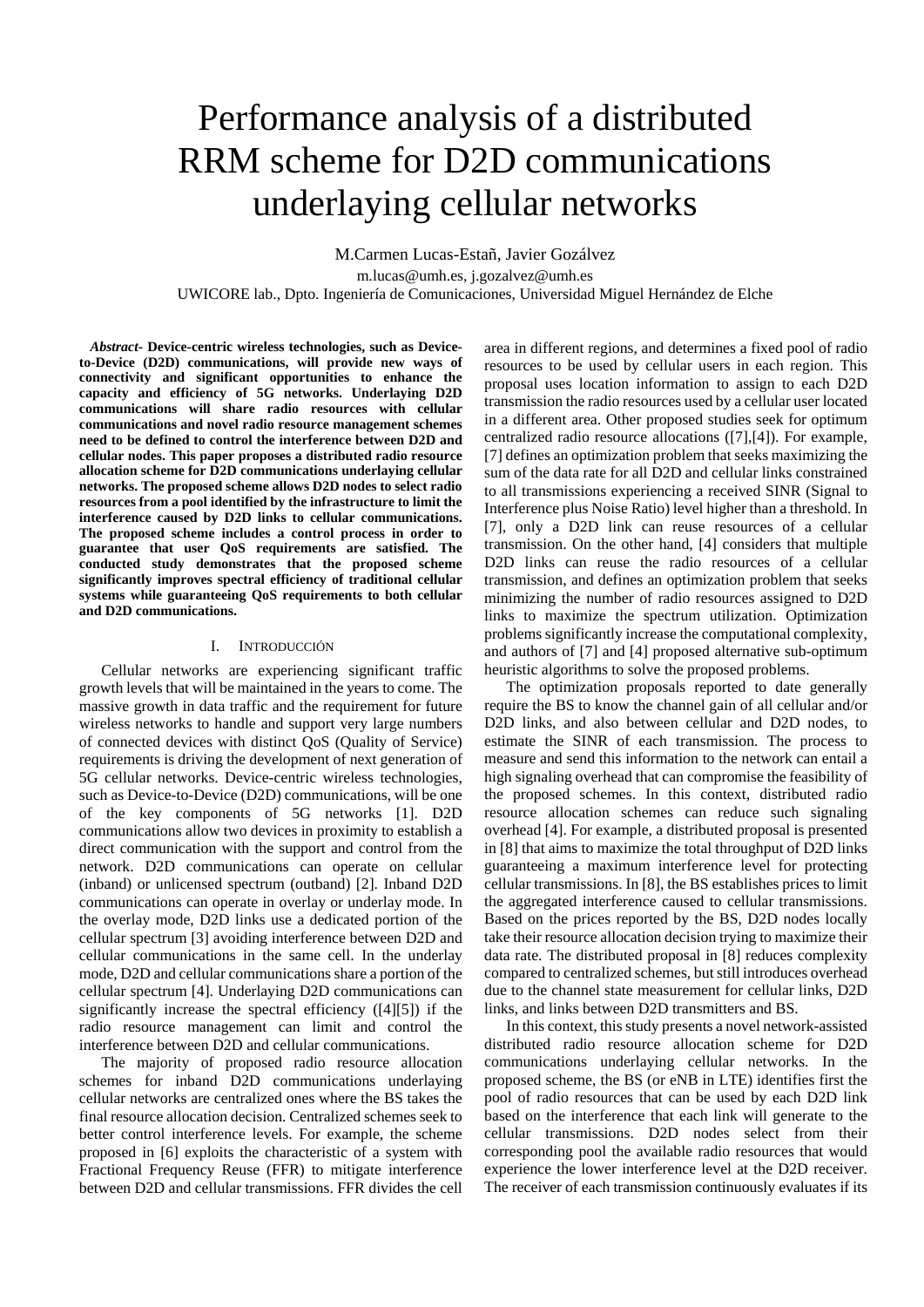QoS requirements are satisfied. Whenever the requirements are not satisfied, the BS is notified and it modifies the pool identified for the corresponding D2D link. This study demonstrate the benefits of the proposed scheme in terms of spectral efficiency and system capacity.

### II. DISTRIBUTED RADIO RESOURCE ALLOCATION FOR INBAND D2D UNDERLAYING CELLULAR NETWORKS

This study focuses on scenarios where several D2D transmissions can simultaneously utilize the same radio resources as an uplink (UL) LTE cellular transmission. The study considers that all available radio resources are being used by cellular users. Cellular users are considered to be primary users of these resources. This work proposes a novel distributed radio resource allocation scheme where the network supports the allocation process, but the final resource allocation decisions are taken at the distributed D2D nodes. The proposal is hence referred to as *ADA* (network-Assisted Distributed radio resource Allocation scheme), and operates following a three stage process.

# *A. Identification of the pool of resources at the network side*

When a D2D transmission *i* requests radio resources, the eNB identifies the pool  $P_i$  of radio resources  $r_i$  used by cellular users *j* ( $\forall j \in [1, C]$ ) that can be used by the D2D transmission. The eNB knows the number of cellular users with active UL transmissions, *C*, and the number of active D2D transmissions in the cell, *D*. The EPC-level ProSe Discovery defined in the 3GPP TS 23.303 standard requires nodes to periodically inform the network about their location. In this context, this study assumes that the eNB knows the location of the cellular and D2D users present in its cell. The eNB uses all this information to identify the pool of radio resources that could be used by a new D2D link. The pool contains the resources that would result in lower interference from the new D2D transmission to the primary UL cellular users. The average received signal level, and therefore the interference, is estimated using the path loss that is a function of the distance between transmitter and receiver  $(d_{Tx-Rx})$  and the path loss exponent. The selection of the pool of radio resources that a new D2D link could utilize is then done considering a set of distance conditions. In particular, a D2D transmission *i* is allowed to share the radio resources of a cellular transmission *j* if the following conditions are met:

- The distance  $d_{TxDi-eNB}$  between the transmitter of a D2D link *i* (TxD*i*) and eNB must be larger than the distance  $d_{Txc}$ <sub>*i*-eNB</sub> between the uplink cellular transmitter *j* (TxC<sub>*i*</sub>)</sub> and eNB (condition 1). Due to the larger distance, but also to the lower D2D transmission power levels, this condition guarantees that the signal received at eNB from TxD*i* is lower, in average, than the signal received from TxC*j*.
- The distance  $d_{Txc i-RxDi}$  between TxC<sub>j</sub> and the receiver of a D2D link *i* (RxD*i*) must be larger than the distance  $d_{Txc}$ <sub>i-eNB</sub> (condition 2). This condition is intended to limit the interference received by RxD*i* from TxC*j*.
- The resources in  $P_i$  must also satisfy  $\delta_{ii} = 1$ , where  $\delta_{ii}$  is a binary variable equal to one if transmission D2D *i* can utilize the radio resources used by cellular user *j*, and zero otherwise (condition 3).  $\delta_{ij}$  is initially set equal to one, but its value can be modified by the control process that monitors the experienced QoS levels (Section II.C).

The eNB notifies each D2D transmission *i* of the pool  $P_i$ .

eNB also informs the D2D nodes of the distances  $d_{Txc,i-RxDi}$ between  $RxD_i$  and  $TxC_j$  for all radio resources  $r_i$  included in  $P_i$ . It is important noting that the defined process does not consider the aggregate interference caused by all D2D transmissions sharing the same radio resources simultaneously since this could significantly increase the computational complexity. Cellular transmissions potentially experiencing high aggregated interference levels from D2D transmissions will be detected at the control process (Section II.C).

# *B. Local resource selection*

The D2D nodes select the radio resources  $r_{i^*}$  within  $P_i$  that would result in the lower interference level at the receiver from other transmissions sharing the same radio resources. A first approach is to select the radio resources  $r_{i^*}$  used by the cellular user  $j^*$  that is farther away from  $RxD_i$ , i.e.,  $j^* = \arg\{\max_{j \mid r_j \in P_i} d_{Txcj - RxDi}\}.$  The local resource selection process does not take into account at this stage the interference caused by other D2D transmissions sharing the same radio resources. Instead, the control process that is next described continuously evaluates whether such interference can have an impact on the user QoS. Overall, this alternative approach reduces the computational complexity and signaling overhead.

#### *C. Control process*

The eNB continuously evaluates the QoS for each UL cellular transmission, and determines whether the QoS of a cellular transmission *j* decreases below some predefined threshold as a result of a new D2D transmission *i* sharing its radio resources. If this is the case, the  $\delta_{ii}$  variable is set to zero and the D2D transmission *i* is not allowed to share radio resources with cellular transmission *j*. For cellular transmissions, this study establishes that the throughput  $th_j^t$ experienced during the last LTE scheduling period must be higher than a threshold  $th_{min}$ , and also higher than 90% of the average throughput experienced during the last *h* LTE scheduling periods  $(th_j^{a\dot{v}g})$ ; all configuration parameters are listed in Table I. Similarly to the control process conducted at the eNB, the D2D receivers also analyze the impact of a new D2D transmission on their QoS. For D2D transmissions, this study establishes that the throughput experienced during the last LTE scheduling period  $(th_j^t)$  must be higher than  $th_{min}$ . Then, if an ongoing D2D transmission *k* sharing radio resources with cellular user *j* sees its QoS degrade below the established threshold as a result of a new paired D2D transmission *i*, the affected D2D nodes notify the eNB. The eNB then modifies the pool of radio resources of the D2D transmission *i* by setting the  $\delta_{ii}$  variable equal to 0.

The proposed network-assisted distributed radio resource allocation scheme reduces the implementation complexity and provides a lightweight solution that only requires exchanging information between the network and D2D nodes when: eNB informs a new D2D transmission *i* of  $P_i$ ,  $P_i$  is modified by the control process, and a D2D transmission notifies the eNB that its QoS performance is below the predefined threshold.

## III. REFERENCE RADIO RESOURCE ALLOCATION SCHEMES

The distributed radio resource allocation scheme proposed in this study for D2D communications is here compared to relevant centralized schemes reported in the literature. The first reference centralized resource allocation scheme (referred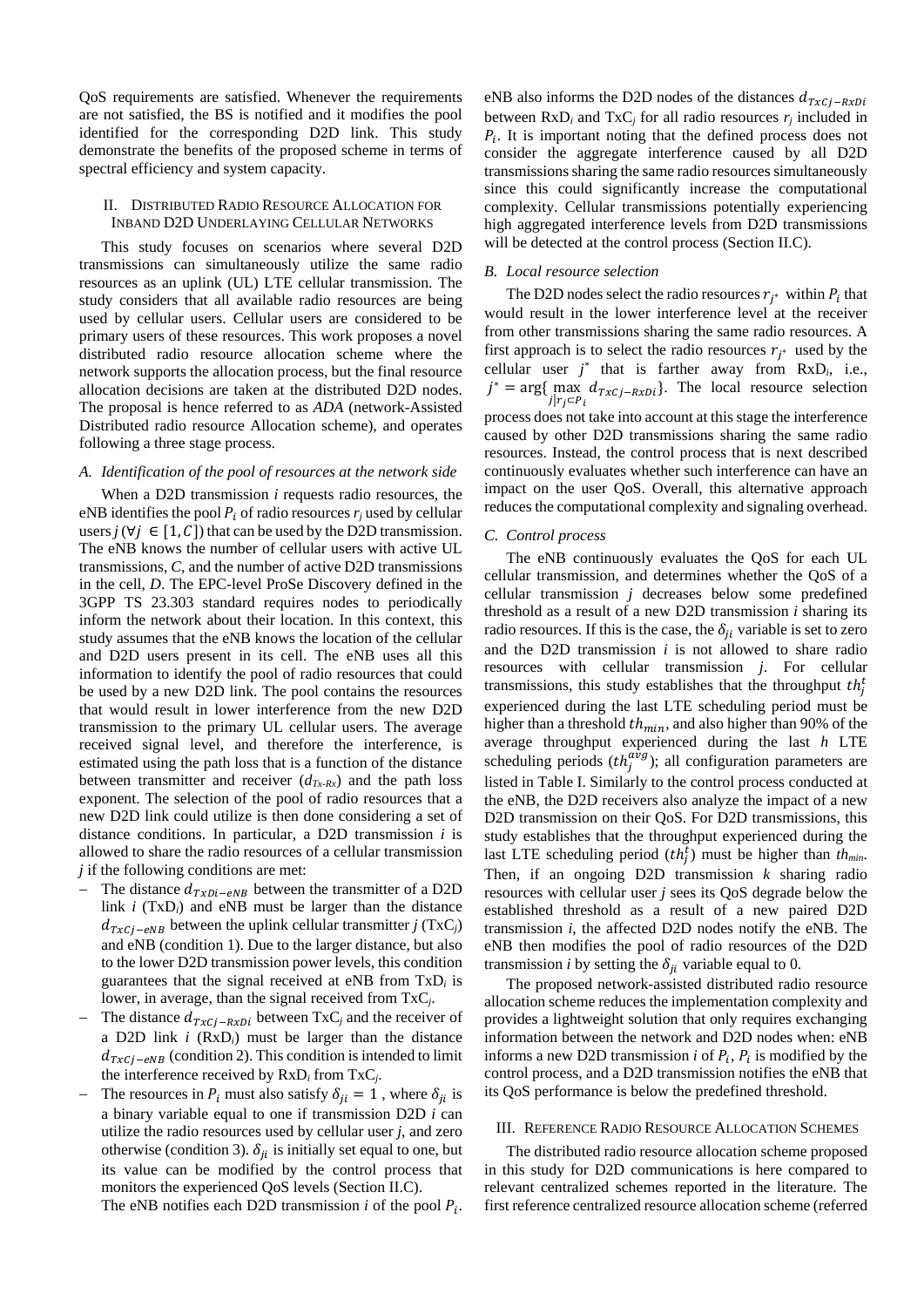to as *Areas*) is based on the principle proposed in [6] that establishes that D2D and cellular users in the same geographical area should use orthogonal resources. In this study, the cell is then divided into three areas (D1, D2 and D3) different from the cell sectors (see Fig. 1). Following [6], D2D transmissions in D1 share the radio resources used by cellular users in S1. Within each area, radio resources are randomly assigned to each D2D transmission. The scheme considers that only one D2D transmission per cell can share the radio resources of a cellular transmission. *Areas* is a low complexity and signaling overhead resource allocation scheme.

The second reference centralized scheme is based on linear programming optimization techniques [4] (the scheme is referred to as *LP-Opt*) and seeks to maximize the spectrum utilization. The scheme is designed to minimize the transmission length of D2D links, i.e., minimize the number of radio resources allocated to D2D transmissions, by allowing multiple D2D transmissions in the same radio resources of a cellular user. The proposed scheme establishes a maximum aggregated interference for cellular transmissions. It is important noting that as the authors express in [4], there is no known polynomial-time algorithm for finding all feasible solutions since all possible combinations of concurrently active D2D links can grow exponentially with the total number of D2D links. This scheme is implemented as a reference scheme that should provide an upper bound performance.

Performance achieved when only cellular communications are allowed are also used as reference (referred to as *Cellular*).



Fig. 1. Areas reference scheme: areas division and bandwidth allocation for cellular and D2D communications.

#### IV. EVALUATION ENVIRONMENT

The performance of the radio resource allocation schemes are evaluated using a C++ software that models the LTE radio interface. A three-sector cell with 500m radius is considered and 3MHz are allocated to each sector for UL communications (14 Physical Radio Blocks for data). The platform estimates the path loss using the models recommended in 3GPP TR 36.843 for system simulations. In particular, the cellular path loss is computed using the ITU UMA channel model, and the D2D path loss is estimated using the outdoor-to-outdoor channel model under LOS conditions. The throughput  $(Th)$  is modeled using the expression reported in 3GPP TR 36.942:

$$
Th = \begin{cases} 0 & \text{for SINR} < SINR_{min} \\ \delta \cdot S(SINR) & \text{for SINR}_{min} < SINR < SINR_{min} \\ Th_{max} & \text{for SINR} < SINR_{max} \end{cases} \tag{1}
$$

Th is expressed in bits per seconds per Hertz (bps/Hz). *SINR* is the value of SINR measured at the receiver.  $S(SINR)$ is the Shannon bound ( $S(SINR) = log_2(1 + SINR)$ ), and  $\delta$  is an attenuation factor. Values for  $\delta$ , SINR<sub>min</sub>, SINR<sub>max</sub> and  $Th_{max}$  are reported in Table I.

Each cellular and D2D user transmits a 20Mb file with a transmission deadline (*tdeadline*) of 60s [5]. When a cellular user ends its transmission, a new one starts. This results in that there are always *C*/3 active cellular users per sector (users are uniformly distributed across the cell). The arrival rate of D2D transmissions is modeled with a uniform distribution with an

|                              | <b>TABLE I</b>                                                       |                        |
|------------------------------|----------------------------------------------------------------------|------------------------|
|                              | <b>CONFIGURATION PARAMETERS</b>                                      |                        |
| Parameter                    | Description                                                          | Value                  |
| $\boldsymbol{h}$             | Number of LTE scheduling periods considered to<br>calculate $thiavg$ | 10                     |
| $th_{min}$                   | Minimum required throughput                                          | 512 kbps               |
| $SINR_{min}$<br>$SINR_{max}$ | $SINR$ limits in $(1)$                                               | $-6.5$ dB.<br>17dB     |
| $Th_{max}$                   | Maximum throughput in $(1)$                                          | $4.8 \text{ hit/s/Hz}$ |
| δ                            | Attenuation factor in (1)                                            | 0.75                   |
| C                            | Number of active cellular users                                      | 21                     |
| $D_{max}$                    | Maximum number of active D2D users                                   | 100                    |
| dmax<br>422                  | Maximum D2D distance                                                 | 100m                   |
| P <sup>cel</sup>             | Maximum transmission power for cellular nodes                        | 20 dBm                 |
| Dd2d<br>max                  | Maximum transmission power for D2D nodes                             | 14 dBm                 |

average time between sessions (*tbs*) equal to 1s or 0.5s for medium or high D2D load conditions. The number of simultaneous active D2D transmissions *D* is limited to *Dmax*. D2D transmitters are also homogenously distributed across the cell, but their minimum distance to the eNB is 150m. D2D receivers are apart from their corresponding D2D transmitter with distance *x*, (*x* is a uniform random variable in [0,  $d_{d2d}^{max}$ ]). All cellular and D2D users demand 2 radio resources. D2D transmissions cannot utilize simultaneously radio resources from two different cellular users. Cellular and D2D users transmit with constant power,  $P_{max}^{cell}$  and  $P_{max}^{d2d}$  (Table I).

# V. PERFORMANCE EVALUATION

Fig. 2 compares the average spectral efficiency achieved with the different D2D radio resource allocation schemes under medium and high D2D load conditions. The spectral efficiency is expressed in terms of the data sent per second and Hertz in the cell. Fig. 2 differentiates between the data sent by cellular and D2D users. The obtained results show that D2D transmissions increase the total average spectral efficiency in the cell. The higher increases are experienced with the *LP-Opt* and *ADA* schemes that augment the spectral efficiency by 99% and 101% respectively under high D2D load conditions compared to *Cellular*. These two schemes are also the ones that experience the lower cellular degradation when D2D transmissions are allowed into the system. It is important remembering that *LP-Opt* is a centralized scheme and *ADA* a distributed one. In addition, *LP-Opt* is challenged by the time needed to find solutions in real-time as highlighted in [4].

*Areas* is the resource allocation scheme that experience higher cellular degradation (Fig. 2). Although cellular and D2D transmissions sharing radio resources are located in different geographical regions with *Areas*, it randomly assigns resources to D2D transmissions within each area. Such random assignment can result in that D2D transmissions close to the eNB are paired with cellular transmissions near the cell edge, with the consequent SINR degradation at the eNB. This results in low throughput levels for cellular transmissions as